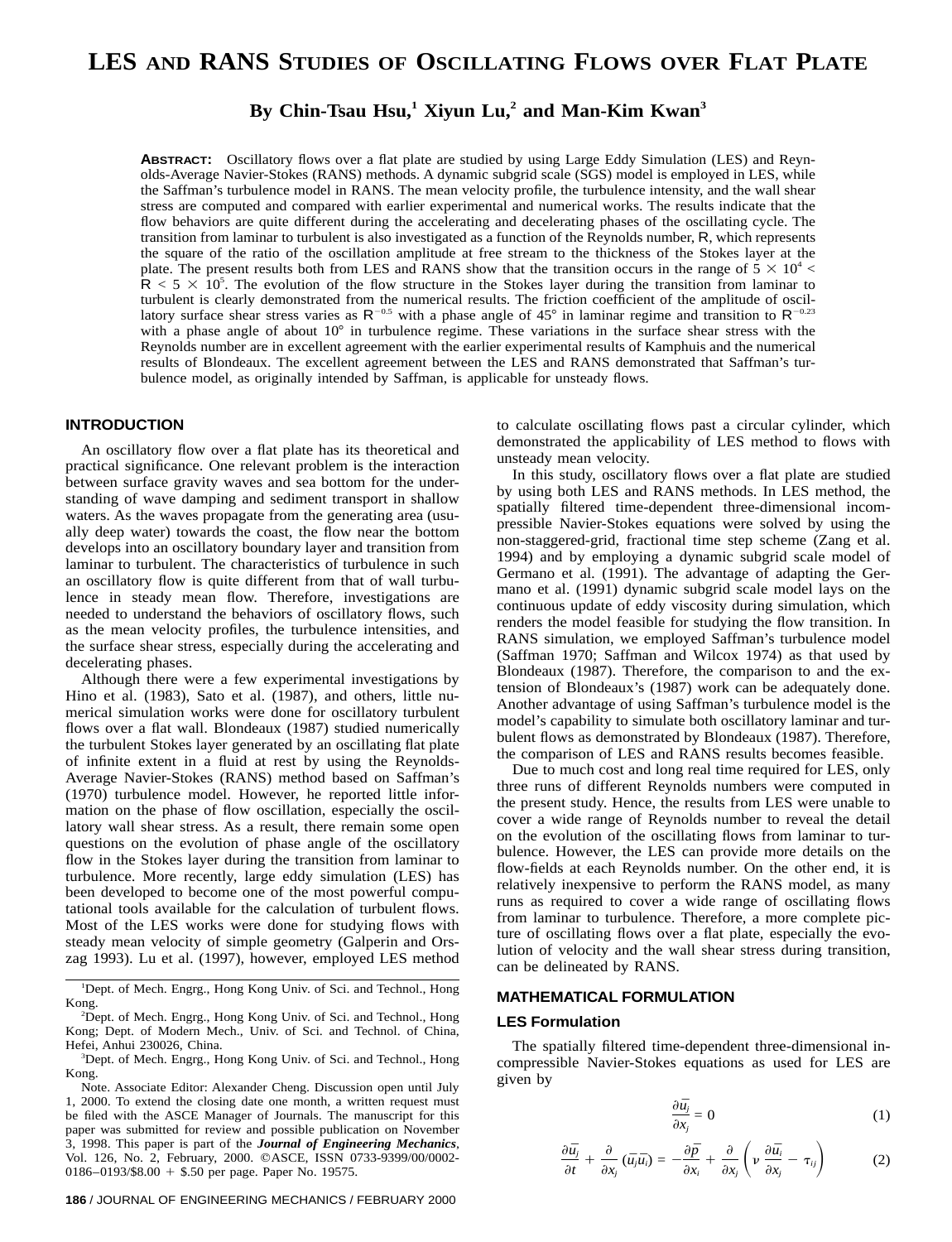with  $i, j = 1-3$ , where  $\bar{u}_i$  represents the filtered Cartesian velocities;  $\bar{p}$  the filtered pressure divided by fluid density;  $\nu$  the viscosity; and  $\tau_{ij}$  the unresolved subgrid scale (SGS) stress term defined as

$$
\tau_{ij} = \bar{u}_i \bar{u}_j - \bar{u}_i \bar{u}_j \tag{3}
$$

These SGS quantities are modeled by using the dynamic subgrid scale eddy viscosity model (Germano et al. 1991; Zang et al. 1993). This is different from a classical eddy viscosity model (Smagorinsky 1963) for the subgrid scale stress which has a prescribed constant model coefficient. Instead, the dynamic SGS eddy viscosity model calculates the model coefficient using the resolved variables by filtering the governing equations at two different scales. This allows for the determination of the eddy viscosity dynamically to cover the range from laminar to turbulent. Therefore, the dynamic subgrid scale eddy viscosity model is most suitable for the investigation of flow transition (Piomelli and Zang 1991; Kleiser and Zang 1991).

To render an LES code applicable for various types of geometry, the code was constructed in a curvilinear coordinate system,  $\xi_m$ ,  $m = 1-3$  (Yuan et al. 1999). In simulating oscillating flows, here we use the velocity amplitude  $U_\infty$  and the displacement amplitude  $A_{\infty}$  of the flow oscillation at the free stream as the velocity and length scales, respectively. Note that  $U_{\infty} = 2\pi f A_{\infty}$  with *f* being the frequency of the oscillation. Eqs. (1) and (2) are then transformed through the curvilinear coordinate system into the following nondimensional conservation equations:

 $U<sub>T</sub>$ 

$$
\frac{\partial U_m}{\partial \xi_m} = 0 \tag{4}
$$
\n
$$
\frac{\partial}{\partial t} (J^{-1}\bar{u}_i) + \frac{\partial}{\partial \xi_m} (U_m \bar{u}_i) = -\frac{\partial}{\partial \xi_m} \left( J^{-1} \frac{\partial \xi_m}{\partial x_i} \bar{p} \right)
$$
\n
$$
+ \frac{\partial}{\partial \xi_m} \left[ \left( \frac{1}{R} + \frac{1}{R_T} \right) \left( G^{mn} \frac{\partial \bar{u}_i}{\partial \xi_n} \right) \right] \tag{5}
$$

where  $t =$  dimensionless time normalized by  $1/2\pi f$ ; R = Reynolds number defined as  $R = 2\pi fA_{\infty}^2/v$ ; and  $R_T =$  Reynolds number of the turbulent eddy viscosity calculated from the dynamic subgrid scale eddy viscosity model (Germano et al. 1991; Zang et al. 1993). In (4) and (5),  $J^{-1}$  is the inverse of Jacobian,  $U_m$  is the contra-variant velocity along  $\xi_m$  multiplied by  $J^{-1}$ , and  $G^{mn}$  is the "mesh skewness tensor"; they are defined, respectively, by

$$
J^{-1} = \det \left( \frac{\partial x_i}{\partial \xi_j} \right); \quad U_m = J^{-1} \frac{\partial \xi_m}{\partial x_j} \bar{u}_j; \quad G^{mn} = J^{-1} \frac{\partial \xi_m}{\partial x_j} \frac{\partial \xi_n}{\partial x_j}
$$
\n
$$
(6a-c)
$$

In the present calculation, we use periodic boundary conditions in streamwise and lateral directions and no-slip boundary condition on the plate surface. At upper boundary far away from the plate, nondimensional velocity along streamwise direction is set as  $\bar{u}_\infty = \sin(t)$ .

## **RANS Formulation**

We define a Cartesian coordinate system (*x*, *y*, *z*), with the *x*-axis being along the flow oscillation direction lying on the plate and the *y*- and *z*-axes in the normal and lateral directions. By decomposing the velocity into an ensemble-averaged velocity (*u v*, *w*) and a turbulent fluctuation velocity (*u'*, *v'*, *w'*), the Reynolds-Average Navier-Stokes (RANS) equations reduce to the following simple one-dimensional form:

$$
\frac{\partial u}{\partial t} = \frac{\partial}{\partial y} \left[ v \frac{\partial u}{\partial y} - \langle u'v' \rangle \right]
$$
 (7)

where the symbol  $\langle \ \rangle$  denotes the ensemble average. In order to close (7), Saffman's (1970) turbulence model for  $\langle u'v' \rangle$  is used. In the Saffman's model, the Reynolds stress tensor is expressed in terms of an eddy viscosity  $v_T$  and an averaged strain tensor, which for parallel mean flow reduces to

$$
-\langle u'v'\rangle = v_T \frac{\partial u}{\partial y} \tag{8}
$$



**FIG. 1. Mean-Velocity in Wall Coordinates for Fully Developed** Turbulent Channel Flow at R = 3,300, Computed by LES: -**Computed Result;** ● **= Eckelmann (1974); – – – – – = Law of Wall**



(a) in global coordinates



(b) in wall coordinates

**FIG. 2. Resolvable Turbulence Intensities for Channel Flow at**  $R = 3,300$ , Computed by LES. Computed Result:  $-\frac{u_{\text{rms}}}{h}$ ; **−−−=**  $V_{\text{rms}}$ **; −** $\cdot$ **−** $\cdot$ **−** $\cdot$  **− =**  $W_{\text{rms}}$ **. Experimental Data of Kreplin and Eckelmann (1979): ○ =**  $\boldsymbol{u}'_{\mathsf{rms}}$ **;**  $\triangledown$  **=**  $\boldsymbol{v}'_{\mathsf{rms}}$ **;**  $\triangle$  **=**  $\boldsymbol{w}'_{\mathsf{rms}}$ 

JOURNAL OF ENGINEERING MECHANICS / FEBRUARY 2000 / **187**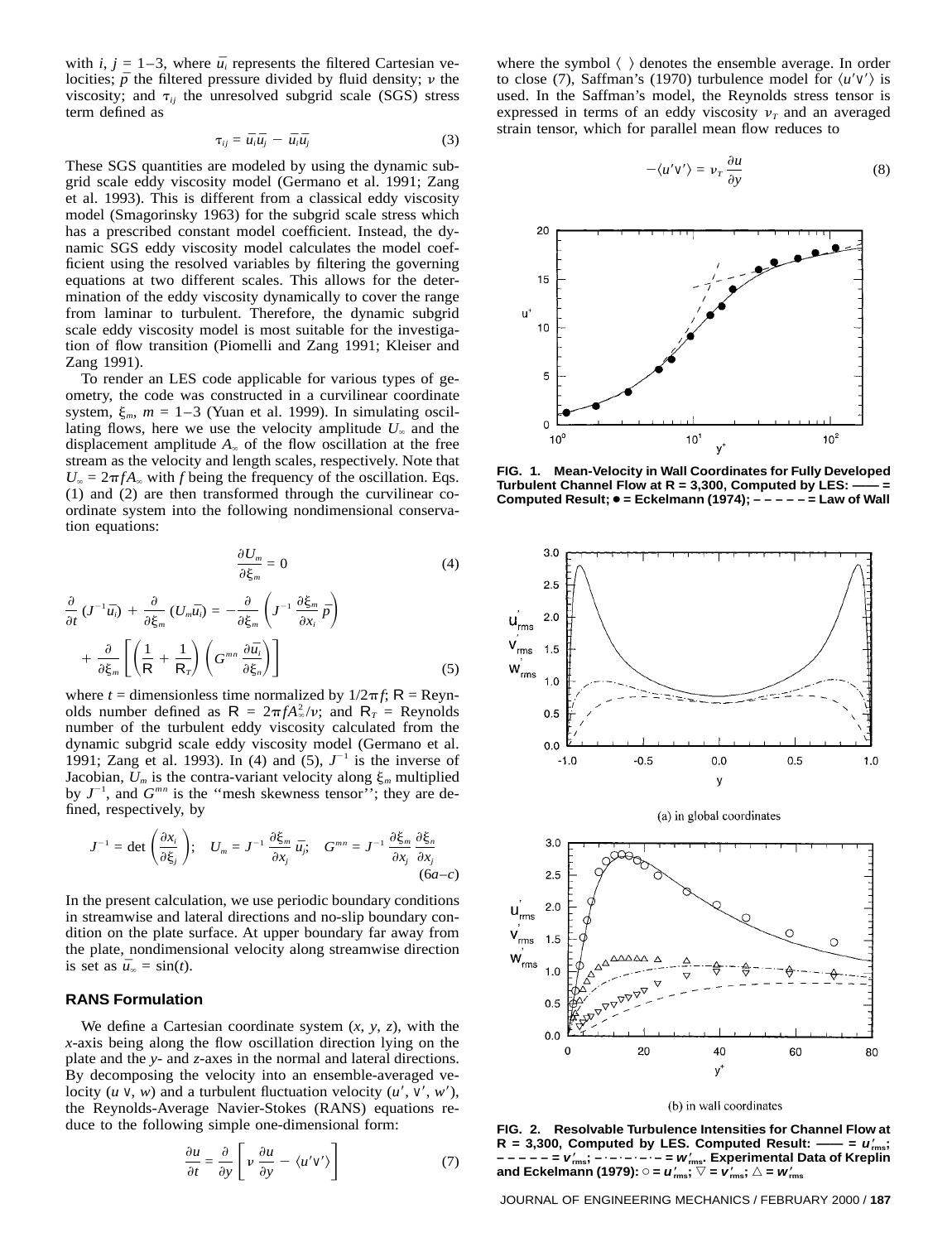The eddy viscosity is assumed to be a function of local properties of turbulence, namely, a pseudo-energy *e* and a pseudovorticity  $\omega$ , which satisfy, respectively, the following nonlinear diffusion equations:

$$
\frac{\partial e}{\partial t} = \alpha_e e \left| \frac{\partial u}{\partial y} \right| - \beta_e e \omega + \frac{\partial}{\partial y} \left[ \left( v + \sigma_e v_T \right) \frac{\partial e}{\partial y} \right] \tag{9}
$$

$$
\frac{\partial \omega^2}{\partial t} = \alpha_{\omega} \omega^2 \left| \frac{\partial u}{\partial y} \right| - \beta_{\omega} \omega^3 + \frac{\partial}{\partial y} \left[ (\nu + \sigma_{\omega} \nu_{\omega}) \frac{\partial \omega^2}{\partial y} \right] \quad (10)
$$

where  $\alpha_e$ ,  $\alpha_\omega$ ,  $\beta_e$ ,  $\beta_\omega$ ,  $\sigma_e$ , and  $\sigma_\omega$  are assumed to be universal constants. A dimensional analysis of (9) and (10) leads to

$$
\nu_T = \gamma \frac{e}{\omega} \tag{11}
$$

where  $\gamma$  is another model constant. The values of these constants had been determined by Saffman and Wilcox (1974) on the basis of theoretical arguments. In the present computation, we followed Jacobs (1984) to use  $\alpha_e = 0.3$ ,  $\alpha_w = 0.18$ ,  $\beta_e =$ 0.09,  $\beta_{\omega} = 0.15$ ,  $\sigma_e = 0.5$ ,  $\sigma_{\omega} = 0.5$ , and  $\gamma = 1.0$ .

Substituting  $(8)$  and  $(11)$  into  $(7)$ ,  $(9)$ , and  $(10)$ , and using the length, velocity, and time scales as described in LES formulation, the nondimensional forms of the resultant equations become





**FIG. 3. Velocity Profiles during Half-Cycle of Oscillation as Predicted by RANS at R = 1,000.**  $\circ$  = Number of Grids = 201,  $\Delta t$ /  $2\pi = 0.0005$ ;  $+$  = Number of Grids = 401,  $\Delta t/2\pi = 0.00025$ ; -**Laminar Closed-Form Solution**

**188** / JOURNAL OF ENGINEERING MECHANICS / FEBRUARY 2000

$$
\frac{\partial u}{\partial t} = \frac{\partial}{\partial y} \left[ \left( \frac{1}{R} + \gamma \frac{e}{\omega} \right) \frac{\partial u}{\partial y} \right]
$$
(12)

$$
\frac{\partial e}{\partial t} = \alpha_e e \left| \frac{\partial u}{\partial y} \right| - \beta_e e \omega + \frac{\partial}{\partial y} \left[ \left( \frac{1}{R} + \sigma_e \gamma \frac{e}{\omega} \right) \frac{\partial e}{\partial y} \right] \quad (13)
$$

$$
\frac{\partial \omega^2}{\partial t} = \alpha_{\omega} \omega^2 \left| \frac{\partial u}{\partial y} \right| - \beta_{\omega} \omega^3 + \frac{\partial}{\partial y} \left[ \left( \frac{1}{R} + \sigma_{\omega} \gamma \frac{e}{\omega} \right) \frac{\partial \omega^2}{\partial y} \right]
$$
 (14)

The proper boundary conditions for  $(12)$ – $(14)$  are

$$
u = 0;
$$
  $e = 0;$   $\omega = \frac{\alpha_e}{S} \left| \frac{\partial u}{\partial y} \right|$  at  $y = 0$  (15*a*-*c*)

and

$$
u = u_{\infty} = \sin(t); \quad e \to 0; \quad \omega \to 0 \quad \text{at} \quad y \to \infty \quad (16a-c)
$$

where  $S = a$  constant that takes the value of 100 according to Blondeaux (1987).

### **NUMERICAL PROCEDURE**

Numerical solutions to the equation system (4) and (5) for LES are obtained by the non-staggered-grid, fractional step



(a) amplitude of velocity



(b) phase-angle

**FIG. 4. Amplitude and Phase-Angle Distributions of Oscillating Velocity as Predicted by RANS at R = 1,000.** ● **= Computed Result;** C **= Liu et al. (1996); —— = Laminar Closed-Form Solution**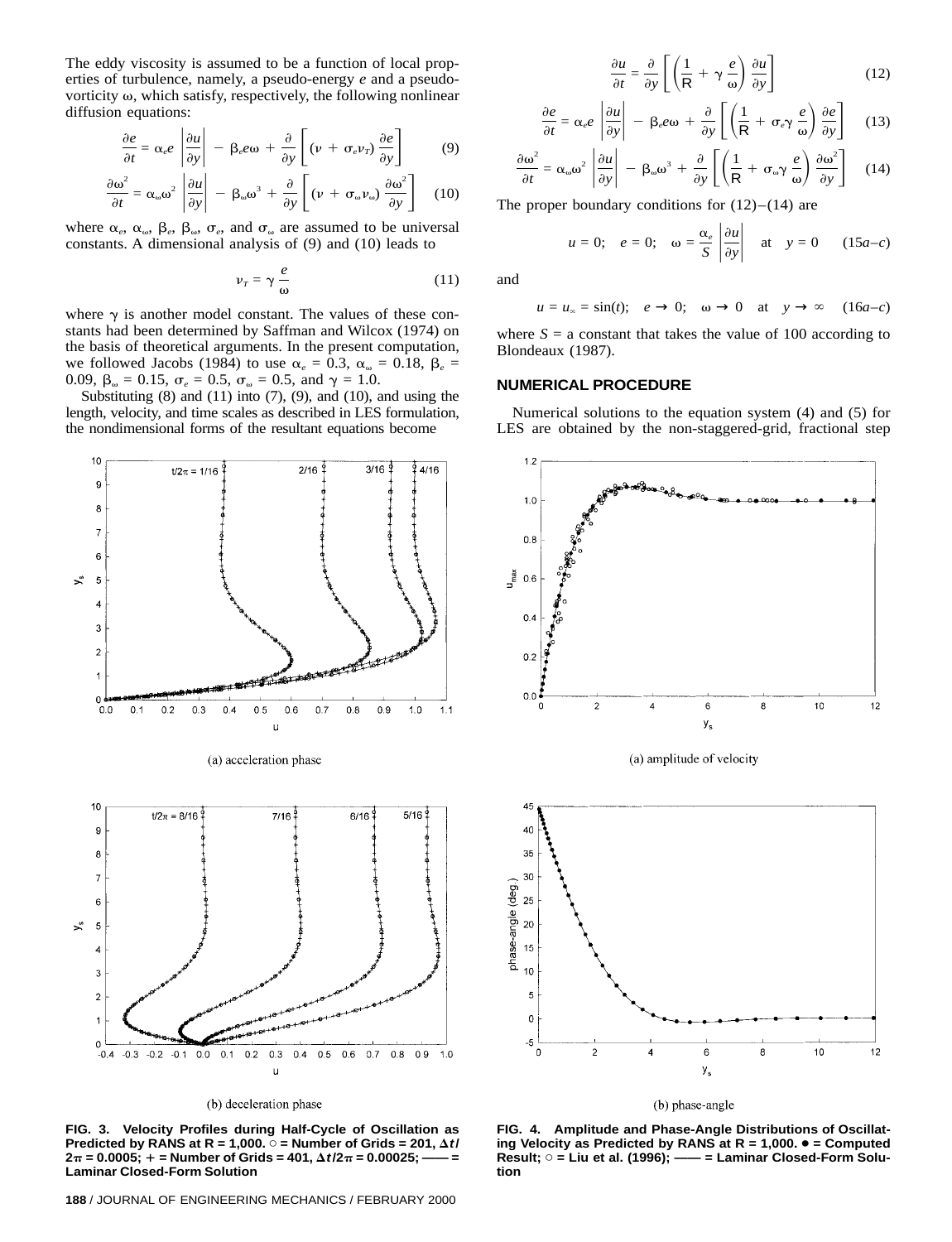method. Following Zang et al. (1994), a semi-implicit timeadvancement scheme is adopted with the Adams-Bashforth method for the explicit terms and the Crank-Nicolson method for the implicit terms. The discretized equations are

$$
\frac{\delta U_m}{\delta \xi_m} = 0 \tag{17}
$$

$$
J^{-1} \frac{\bar{u}_i^{n+1} - \bar{u}_i^n}{\Delta t} = \frac{3}{2} \left[ C_i^n + D_E(\bar{u}_i^n) \right] - \frac{1}{2} \left[ C_i^{n-1} + D_E(\bar{u}_i^{n-1}) \right] + R_i(\bar{p}^{n+1}) + \frac{1}{2} \left[ D_i(\bar{u}_i^{n+1} + \bar{u}_i^n) \right]
$$
(18)

where  $\delta/\delta \xi_m$  represents discrete finite-difference operator in computational domain with the superscript being the time step and and the subscript the grid index. In  $(18)$ ,  $C_i$  is the convective term,  $R_i$  is the discrete operator for the pressure gradient terms, and  $D<sub>E</sub>$  and  $D<sub>I</sub>$  are the discrete operators for the explicitly treated off-diagonal viscous terms and the implicitly treated diagonal viscous terms, respectively. These terms have the following forms:

$$
C_i = -\frac{\delta}{\delta \xi_m} \left( U_m \bar{u}_i \right); \quad R_i = -\frac{\delta}{\delta \xi_m} \left( J^{-1} \frac{\delta \xi_m}{\delta x_i} \right) \quad (19a,b)
$$

$$
D_{I} = \frac{\delta}{\delta \xi_{m}} \left[ \left( \frac{1}{R} + \frac{1}{R_{T}} \right) G^{mn} \frac{\delta}{\delta \xi_{n}} \right], \quad m = n \quad (20a)
$$

$$
D_E = \frac{\delta}{\delta \xi_m} \left[ \left( \frac{1}{R} + \frac{1}{R_T} \right) G^{mn} \frac{\delta}{\delta \xi_n} \right], \quad m \neq n \tag{20b}
$$

Except for the convective terms, all the spatial derivatives are approximated with second-order center differences. The convective terms are discretized by a variation of QUICK scheme given in Perng and Street (1989). Using the fractional step method, the time advancement in (18) is solved with a predictor-corrector solution procedure. The pressure is then obtained by solving the pressure Poisson's equation using the multigrid method (Perng and Street 1989). In comparison to LES, the numerical procedure for RANS is relatively simple. However, the spatial derivatives in  $(12)$ – $(14)$  of RANS formulation are discretized using a central difference scheme, while the time derivative is discretized by a second-order Adams-Bashforth scheme.

In the present computation, the number of mesh points for LES calculations was  $65 \times 65 \times 65$  in streamwise, spanwise, and wall-normal directions, respectively, with a time step of 0.001. The computational grid is nonuniform in the wall normal direction, but is uniform in the streamwise and spanwise directions. In order to increase the resolution of mesh near the wall, stretching transformation is used along the wall-normal direction. This mesh number is comparable to those used by Zang et al. (1993) with  $64 \times 64 \times 32$  and by Germano et al. (1991) with 48  $\times$  65  $\times$  64. They also demonstrated the adequacy of using such mesh points by examining the dependency of the LES code on the mesh size. As our LES code is inherent from the Stanford's LES code and the Reynolds numbers of this study are of the same order as those of Germano et al. (1991) and Zang et al. (1993), it is anticipated that the mesh size used in the present calculation is adequate. This LES mesh number is also the maximum number that can be handled by our current computing power. The mesh number for RANS was 201 in wall-normal direction with a time step of 0.0005. Again, the mesh was stretched along the wall-normal direction to increase the resolution near the wall. As to be shown later, the computed results are verified to be independent of the time steps and the grid sizes.

The LES and RANS codes were executed with prescribed initial condition and the results were extracted after the code had been executed for more than 10 oscillation periods, when the periodically oscillatory flow has reached a steady state, i.e., when the initial transient effect becomes negligible.

#### **CODE VALIDATION**

To validate the LES code, we first calculated a fully developed turbulent channel flow at  $R = 3,300$ , based on the mean centerline velocity and channel half-width, using a grid number of  $65 \times 65 \times 65$  in the streamwise, spanwise, and wallnormal directions and a time step of 0.001. The mean velocity profile is calculated by taking time average and then spatial average over  $x-z$ -planes (homogeneous directions). The mean



(a) acceleration phase

(b) deceleration phase

**FIG. 5. Velocity Profiles Predicted by RANS at R = 4** 3 **105 at Different Phases during Half Oscillating Cycle: —— = Number of Grids**  $= 201, \Delta t/2\pi = 0.0005;$   $- - - - -$ , Number of Grids = 401,  $\Delta t/2\pi = 0.00025$  [Symbols, Hino et al. (1983)]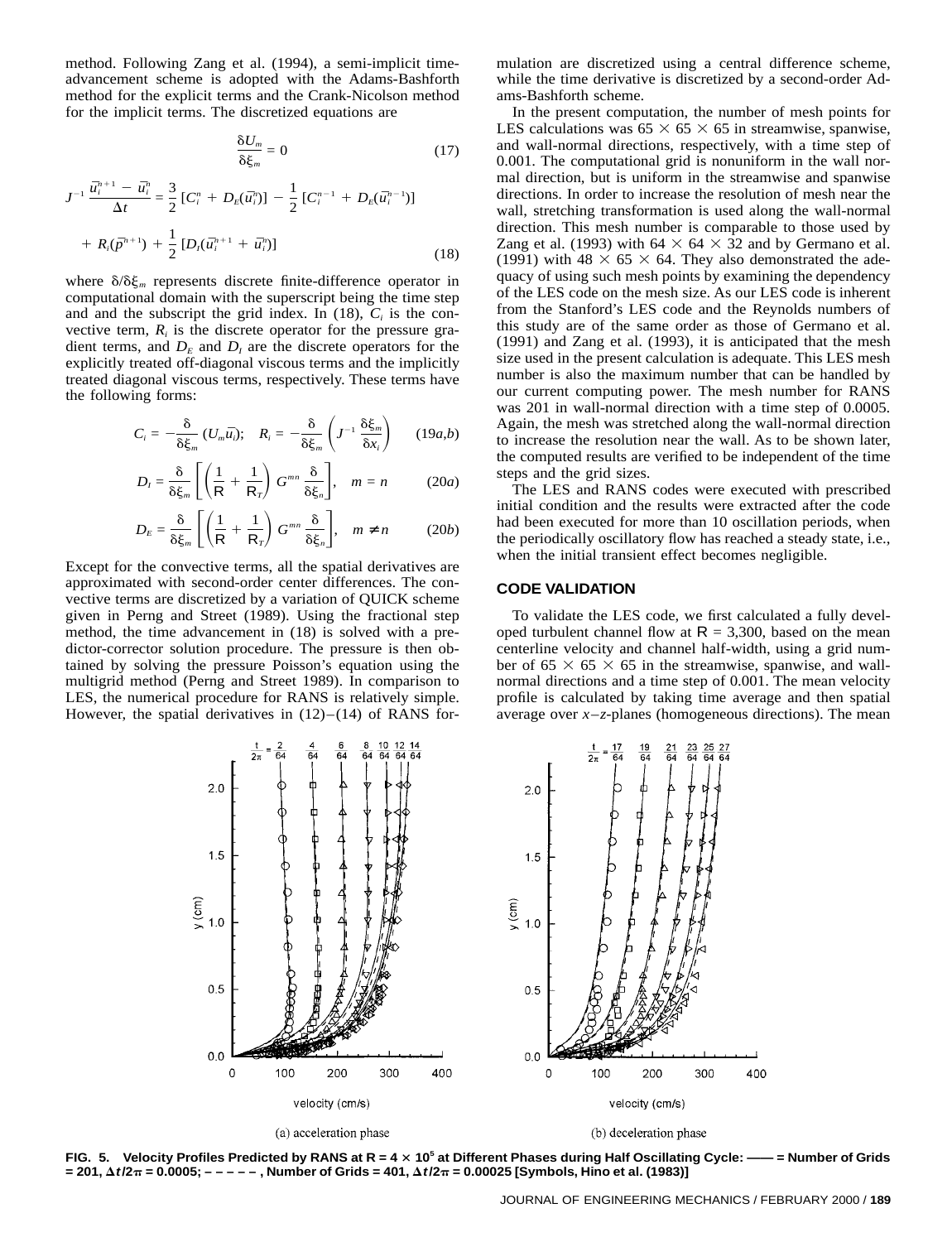velocity profile in terms of wall coordinate  $(u^+, y^+)$  as normalized by the friction velocity  $u_*$  and the viscous sublayer thickness  $v/u_*$  is shown in Fig. 1. Also shown in Fig. 1 are the experimental data obtained by Eckelmann (1974). The two dashed lines represent the linear law and the semilog law of the wall. Within the viscous sublayer,  $y^+ < 5$ , both the experimental and computational results follow the linear law of the wall. For  $y^+ > 40$ , the computed mean-velocity profile shows the semilogarithmic relation and is in good agreement with the experimental results. From the mean velocity profile, the Reynolds number, based on the friction velocity and channel half-width, is  $R<sub>r</sub> = 180$ , which is in excellent agreement with the DNS result by Kim et al. (1987). The turbulence intensities normalized by the friction velocity are shown in Fig. 2(a), and their close-up near the wall in terms of wall coordinate  $y^+$  are shown in Fig. 2(b). The comparison of the present calculated results with the experimental data by Kreplin and Eckelmann (1979) at Reynolds number  $R_7 = 194$ shows that they are in good agreement.

To validate the RANS code, we implement the code directly to the problem of oscillating flows over the flat plate at the Reynolds number equals to 1,000, which is below the transition. If the RANS code performs adequately, it will automatically yield the solution for laminar oscillating flow, which has an exact closed-form solution given in real form by

$$
u = \sin t - \exp\left(-\frac{y_s}{\sqrt{2}}\right)\sin\left(t - \frac{y_s}{\sqrt{2}}\right) \tag{21}
$$

where  $y_s = y(R)^{1/2}$  represents the dimensionless coordinate normalized by the Stokes layer thickness  $\delta_s = (\nu/2\pi f)^{1/2}$ . The validation results are given in the next section when the numerical results of RANS simulation are presented.

#### **RESULTS AND DISCUSSION**

#### **RANS Results**

Fig. 3 shows the RANS predictions of the oscillatory velocity profiles during the acceleration [Fig. 3(a)] and deceleration [Fig. 3(b)] phases of the half-cycle oscillation at  $R =$ 1,000. Two sets of RANS results for different mesh numbers of 201 and 401 and different time steps of  $\Delta t/2\pi = 0.0005$ and 0.00025, respectively, are presented in Fig. 3. For comparison the exact close solution calculated from (21) is also plotted as the solid-line curve in Fig. 3. From Fig. 3, it is clear that the RANS model based on Saffman's turbulence closure predicts excellently the laminar oscillating flows. The results shown in Fig. 3 also indicate that the RANS code is independent of the mesh size and time step used in the present study if the oscillating flow is laminar. For a better understanding of the flow structure, the oscillatory velocity profiles are plotted as the distributions of amplitude and phase-angle as shown in Fig. 4 and compared with the experimental data obtained recently by Liu et al. (1996). Only amplitude data of Liu et al. (1996) were plotted in Fig. 4 since they did not report the data of phase-angle distribution. Hereafter, the phase-angle refers as the phase lead to the phase-angle of velocity oscillation in free stream. Excellent agreement is found among the RANS predictions, the closed-form results and the experimental data.

With the above code validation, the RANS code is then executed for oscillating flows at higher Reynolds number. The case at  $R = 4 \times 10^5$  was simulated since it corresponds to one experimental run of Hino et al. (1983). To examine the dependence of code on mesh size and time step on oscillating turbulent flows, two sets of numerical results for different mesh sizes and time steps as in laminar flow case are computed. Fig. 5 shows the velocity profiles as predicted by the RANS method during the acceleration [Fig. 5(a)] and deceleration [Fig. 5(b)] phases of the half-cycle. To plot the experimental data of Hino et al. (1983) for comparison, the profiles in Fig. 5 are presented in dimensional form. From Fig. 5, it is seen that the accuracy of numerical results due to different mesh sizes and the time steps is within an acceptable level of 5%. Good agreements between the predictions and the experimental data are also found in Fig. 5.

Fig. 6 shows the profiles of amplitude [Fig. 6(a)] and phaseangle [Fig. 6(b)] of velocity oscillation at  $\mathbf{R} = 10^3$ ,  $10^5$ , and  $10^6$ . As to be seen later, they correspond to the cases of laminar, transition, and turbulent oscillatory flows. The evolution of the oscillatory flow structure from laminar to turbulent is clearly demonstrated in Fig. 6. The effect of turbulence apparently has increased the shear stress at the wall and thickened the Stokes layer. Turbulence also reduces the phase lead of the oscillation in the Stokes layer to that in the free stream. Fig. 6 clearly shows that the oscillating flows are indeed scaled with the Stokes layer thickness  $\delta_s$ , but not the free stream oscillation amplitude *A*`.

#### **LES Results**

The mean velocity profiles obtained by space-averaging over the *x*, *z*-plane parallel to the wall, as calculated by LES



**FIG. 6. Amplitude and Phase-Angle Distributions of Oscillating Velocity as Predicted by RANS at Different R to Signify Difference among Laminar, Transition, and Turbulent Stokes Layers: —— ,**  $\overline{R} = 1 \times 10^3$ **; ————– ,**  $\overline{R} = 1 \times 10^5$ **; ———————,**  $R = 1 \times 10^6$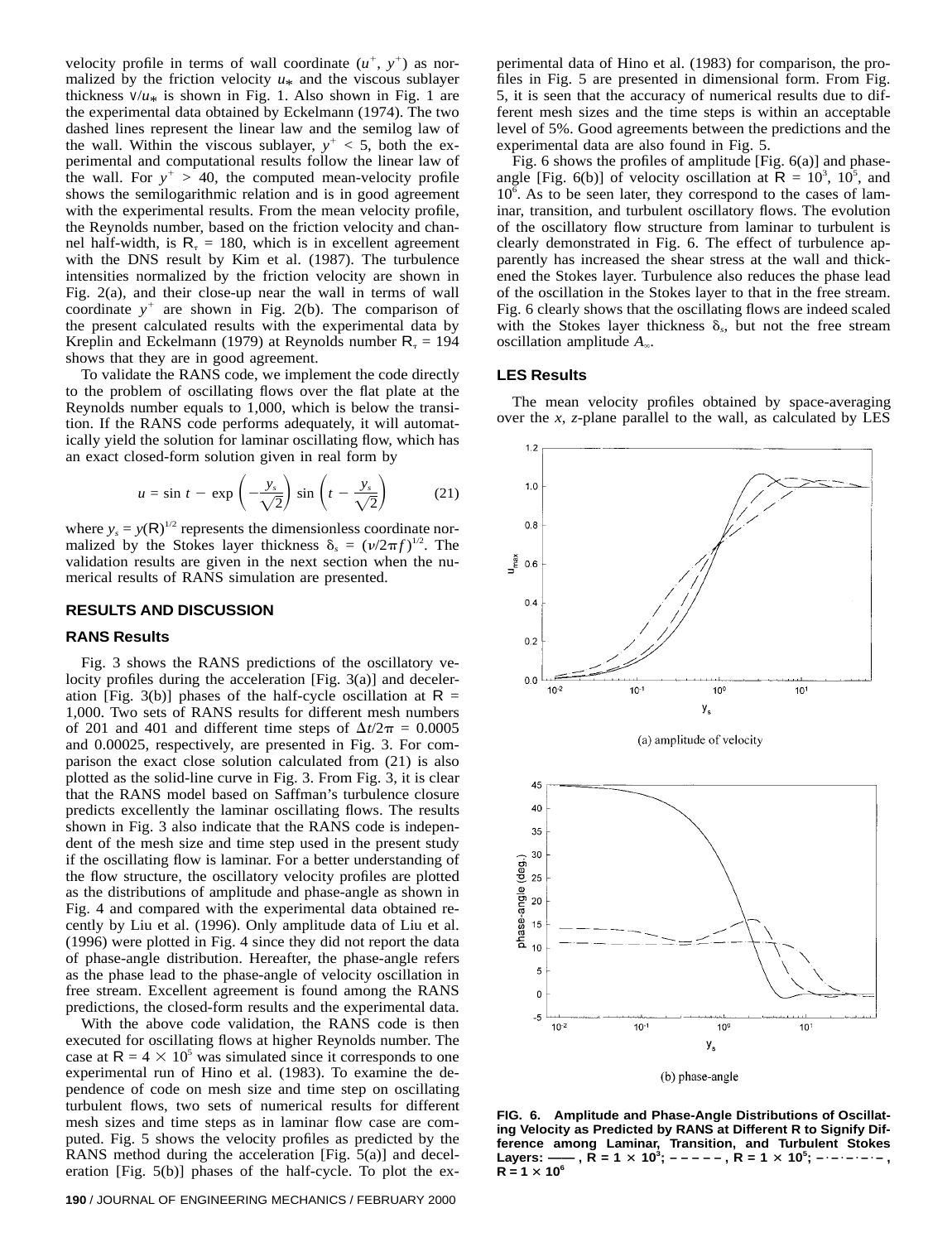method at  $R = 4 \times 10^5$ , are plotted in Fig. 7 for the acceleration [Fig. 7(a)] and deceleration [Fig. 7(b)] phases of oscillation. For comparison, the numerical results as obtained by the RANS code are also plotted in Fig. 7. It is seen that the LES and RANS results agree very well. During the oscillation cycle, a layer that obeys the semilogarithmic law exists above the viscous sublayer where the velocity increases linearly from the wall. These phenomena are similar to those of the turbulent boundary layer of steady turbulent flows. However, the semilog law regions in the accelerating phase are narrower and closer to the wall, while those in the decelerating phase are broader and more far away from the wall. This behavior reveals the difference in turbulence characteristics between the accelerating and decelerating phase. This difference is also confirmed by the experimental results of Hino et al. (1983).

Fig. 8 shows the *x*, *z*-plane space-averaged turbulence intensities calculated by LES at  $R = 4 \times 10^5$  during the acceleration (solid curves) and deceleration (dashed curves) phases. The intensity of  $u'_{\text{rms}}$  [Fig. 8(a)] near the wall in the streamwise direction is generally one order higher than those of other two components  $v_{\text{rms}}'$  [Fig. 8(b)] and  $w_{\text{rms}}'$  [Fig. 8(c)] in the wallnormal and spanwise directions, a behavior similar to that of a steady turbulent flow as shown in Fig. 2(b). However, the maximum values of  $u'_{\text{rms}}$  in the decelerating phase are higher than those in accelerating phase, i.e., turbulence is generated during deceleration and suppressed during acceleration.





**FIG. 7. x-z Plane Space-Averaged Velocity Profiles Calculated by LES at R = 4** 3 **105 : —— = LES; – – – – – = RANS**

## **Wall Shear Stress**

Fig. 9 shows the oscillations of the wall shear stress with time, as calculated by LES, RANS, and laminar prediction, respectively, at R =  $4 \times 10^5$ . Here the wall shear stress  $\tau_w$  is







(b) wall-normal intensity





**FIG. 8. x-z Plane Space-Averaged Profiles of Resolvable Turbulence Intensities Calculated by LES at R =**  $4 \times 10^5$  **at Different Phases when t/2**p **Equals: (A) 1/16; (B) 2/16; (C) 3/16; (D) 5/16; (E) 6/16; and (F) 7/16 (—— = Acceleration Phase; – – – – – = Deceleration Phase)**

JOURNAL OF ENGINEERING MECHANICS / FEBRUARY 2000 / **191**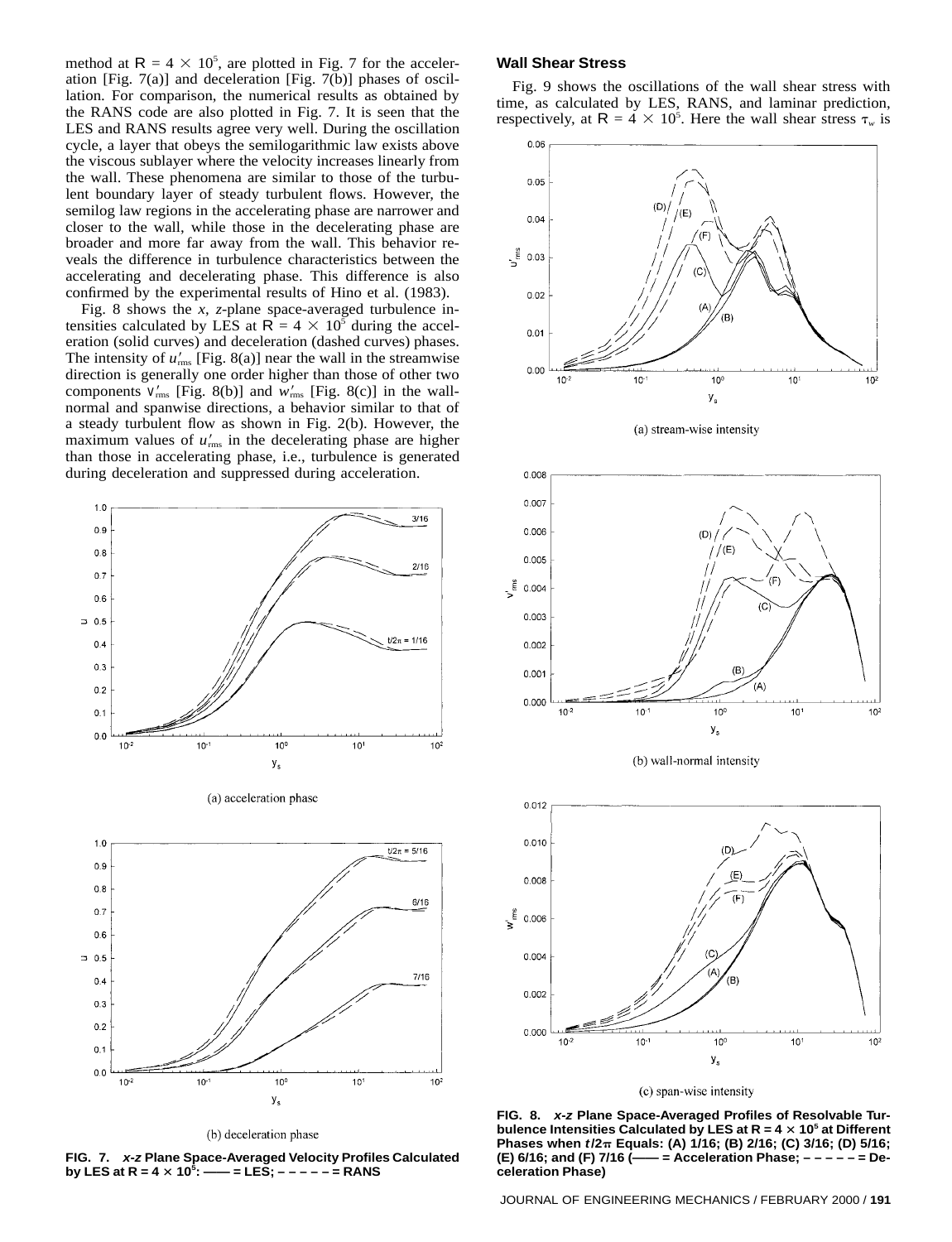calculated by taking the *y*-derivative of the velocity profile at the wall, i.e.,  $\tau_w = \mu(\partial u/\partial y)_w$  and then expressed in term of the friction coefficient  $C_F = \tau_w / \rho U_\infty^2$ . It is seen from Fig. 9 that the results of LES and RANS are in very good agreement in terms of both amplitude and phase angle. The phase angle of the surface shear stress for the turbulent oscillating flow however is quite different from that of the laminar one, with a phase lag of about  $35^\circ$ . The amplitude of surface shear stress oscillation for turbulent oscillating flows is also observed to be higher than the laminar prediction by about 30%.

The variations of the surface shear stress as a function of the Reynolds number, as calculated by RANS and LES meth-



**FIG. 9. Time-Varying Surface Shear Stress at R =**  $4 \times 10^5$ **, as Expressed in Terms of Friction Coefficient**  $C_F$ **:**  $- - - - - =$  **RANS; —— = LES; –**?**–**?**–**?**–**?**– = Laminar Solution**



FIG. 10. Amplitude of Friction Coefficient C<sub>Fmax</sub> versus Reynolds Number R: ■ = RANS;  $\bullet$  = LES;  $\triangle$  = Kamphuis (1975); **–**?**–**?**–**?**–**?**– = Blondeaux (1987); – – – – – = Laminar Solution**



**FIG. 11. Phase-Angle of Friction Coefficient versus Reynolds Number R: – – ■ – – = RANS; ● = LES** 

ods, are shown in Figs. 10 and 11, in terms of the amplitude and phase angle, respectively. For comparison, the experimental data of Kamphuis (1975) are also plotted in Fig. 10. It is observed that the present calculated results are in good agreement with the experimental data of Kamphuis (1975), except for the minor discrepancy in the transition regime. In Fig. 10, the two lines represent the friction coefficients in laminar regime,  $C_{F_{\text{max}}} = 2\hat{\mathsf{R}}^{-0.5}$  as calculated by the analytic formula and in turbulent regime,  $C_{Fmax} = 0.1 \text{R}^{-0.23}$  according to Blondeaux (1987). Excellent agreements among the theory, experiment, and computation are found in Fig. 10. However, the comparison is incomplete since the no phase-angle data were reported by Kamphuis (1975), nor Blondeaux (1987). To complete the characterization of surface shear stress, the variation of the phase angle with the Reynolds number is presented in Fig. 11. From Fig. 11, the transition from laminar to turbulent is clearly identified as to occur in the range of  $5 \times 10^4$  < R  $< 5 \times 10^5$ . The phase angle is 45° in laminar regime, which decreases to about  $10^{\circ}$  in turbulent regime. The excellent agreement between the LES and RANS results is also found in Fig. 11.

#### **CONCLUDING REMARKS**

Oscillatory flows over a flat plate area studied by LES and RANS methods for the Reynolds numbers ranging from laminar to turbulence regime. In LES, the spatially filtered timedependent three-dimensional incompressible Navier-Stokes equations are solved using the non-staggered-grid, fractional step method, coupled with a dynamic subgrid-scale model. In RANS, the Reynolds-averaged Navier-Stokes equations are calculated with the Saffman's turbulence model. Based on our calculated results from both LES and RANS methods, the completely different features of turbulence structures, in term of viscous sublayer and the semilogarithmic profile, between the accelerating and decelerating phases can be identified. The variations of the amplitude and phase angle of the oscillatory surface shear stress with Reynolds numbers are also investigated. Excellent agreement among theoretical prediction, experimental data and the LES and RANS computations are found. The shifting of the phase angle from  $45^{\circ}$  to about  $10^{\circ}$ clearly identifies the transition from laminar to turbulent regime in the range of  $5 \times 10^4 < R < 5 \times 10^5$ . These excellent agreements between LES and RANS results in the oscillating flow structures as well as the wall shear stress suggest that Saffman's (1970) turbulence model is applicable for unsteady flows.

### **ACKNOWLEDGMENTS**

The writers sincerely thank Prof. R. L. Street of Stanford University for providing the initial version of the LES code. This work is supported by the Hong Kong Government under RGC Grant Nos. HKUST708/95E and HKUST815/96E, and under RIG Grant No. R195/96.EG15.

## **APPENDIX. REFERENCES**

- Blondeaux, P. (1987). ''Turbulent boundary layer at the bottom of gravity waves.'' *J. Hydro. Res.*, 25, 447–461.
- Eckelmann, H. (1974). ''The structure of the viscous sublayer and the adjacent wall region in a turbulent channel flow.'' *J. Fluid Mech.*, Cambridge, U.K., 65, 439.
- Galperin, B., and Orszag, S. A. (1993). *Large eddy simulation of complex engineering and geophysical flows*. Cambridge University Press, Cambridge, U.K.
- Germano, M., Piomelli, U., Moin, P., and Cabot, W. H. (1991). ''A dynamic subgrid-scale eddy viscosity model.'' *Phys. Fluids*, 3, 1760– 1765.
- Hino, M., Kashiwayanagi, M., Nakayama, A., and Hara, T. (1983). ''Experiments on the turbulence statistics and the structure of a reciprocating oscillatory flow.'' *J. Fluid Mech.*, Cambridge, U.K., 131, 363–400.

**192** / JOURNAL OF ENGINEERING MECHANICS / FEBRUARY 2000